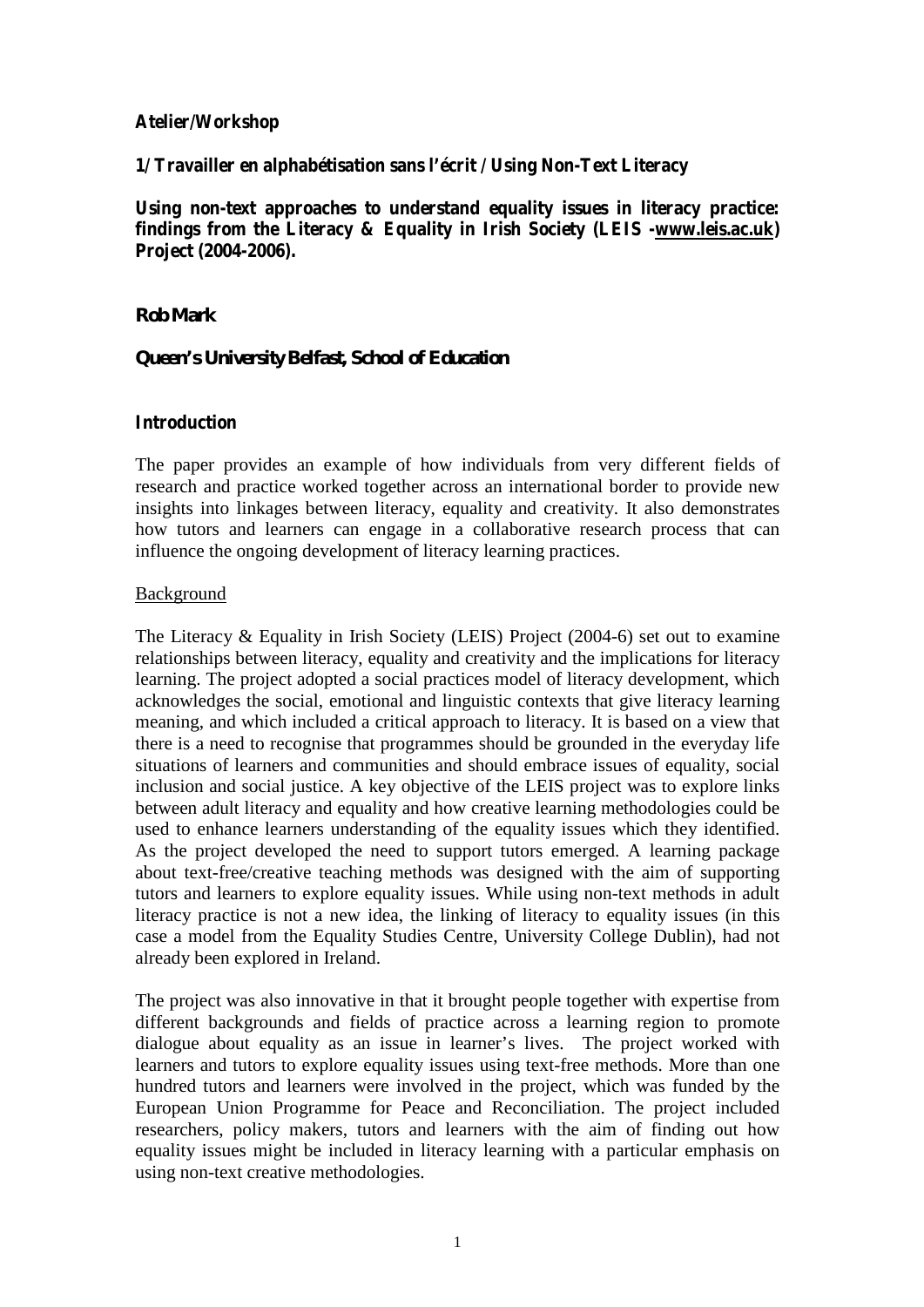The key partners in the project were the School of Education at Queen's University Belfast and the Equality Studies Centre at University College Dublin. Queen's University, the lead partner, is the main provider of tutor education for adult literacy & numeracy in Northern Ireland and provides a range of undergraduate and postgraduate programmes including initial and continuous professional development programme. The Equality Studies Centre, University College Dublin is an interfaculty research and teaching centre involved in outreach to community and local development organisations and is providing expertise in Equality Studies. The project also involved the National Adult Literacy Agency, an umbrella agency for adult literacy in the Republic of Ireland which focuses on national co-ordination and training and policy development in adult literacy work, and the Educational Guidance Service for Adults in Northern Ireland, a guidance agency which connects adults with learning, providing support services to those concerned with improving access to learning. A number of other voluntary and community organisations also contributed to the development of the project. The LEIS project employed two full time development workers, one based on each side of the Irish border**.** In addition there were two part-time project coordinator based on either side of the Irish Border.

#### Intra-cultural perspectives and lifelong learning policies

In recent years, lifelong learning policies in Ireland, North and South, have emphasised the importance of literacy & basic skills as part of their lifelong learning strategies, with somewhat different emphasis. In Northern Ireland, the lifelong learning strategy emphasised '*the development of basic and key skills in the context of skills, knowledge and understanding essential for employability and* fulfilment' (DEL 1999, p1). In contrast, the first White Paper on Adult Education in the Republic of Ireland (DES. 2000, p. 26) emphasised the need for social cohesion and equity as well as the skills requirement of a rapidly changing workforce in the emergence of an inclusive civil society. McGill & Morgan  $(2001, p.57)$  note the importance of the International Adult Literacy Survey (IALS) in Ireland, which showed close to one quarter of the adults in each jurisdiction (North & South) as having problems with the simplest literacy task which they note as having 'implications for the equality agenda'.(2001, p.54). The policy agenda was therefore significantly different between Northern Ireland and the Irish Republic, with a particular focus on meeting the needs of the economy in the North and a greater emphasis on equality and social cohesion agenda in the South. (2006, p.18 Lambe et al;).

Different policies inevitably give rise to different practices. In Northern Ireland, tutors experience has been shaped by a skills focused curriculum which does not actively promote tutors or learner involvement in shaping the curriculum. The 'Essential Skills for Living' Strategy (2002) sets out a framework and actions for improving the essential skills of literacy and numeracy and tuition is provided largely through accredited courses in colleges. Tutors are also required to undergo formal accredited training. In contrast, in the Republic of Ireland literacy learning takes place largely through informal learning groups in the community where the curriculum is developed between tutor and students, the majority of tutors being volunteers. Initial tutor training is organised largely within local literacy schemes.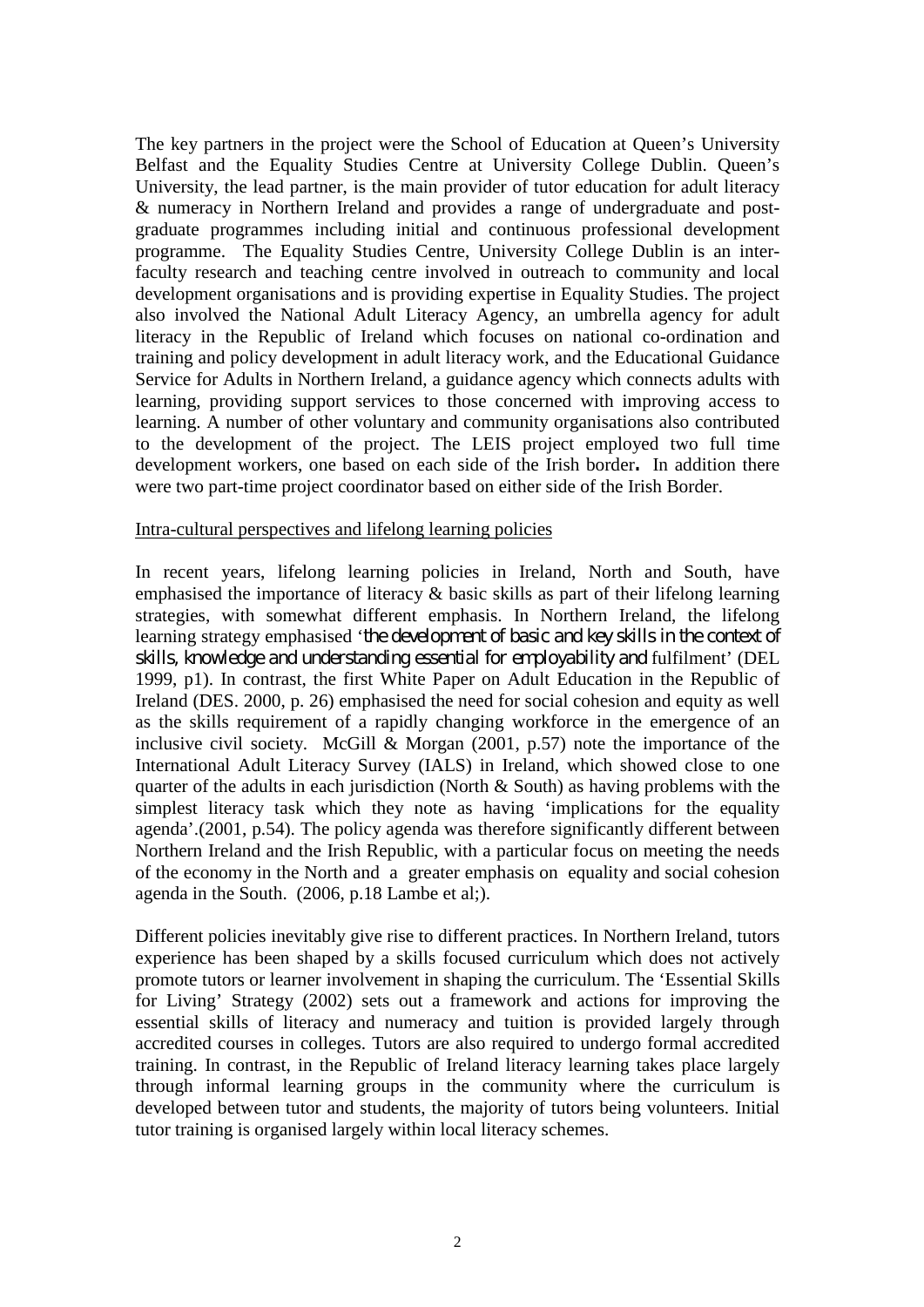Working with two very different policy and practice frameworks inevitably posed challenges for the LEIS project. The emergence of a peace and reconciliation process in Ireland, which was not tied to existing funding structures, provided a new opportunity to work with tutors and learners on both sides of the Irish Border. Border Action (2006), the funding body for the project, notes the twin objectives of the EU Special Support Programme are to promote the social inclusion of those who are at the margins of social and economic life and to boost economic growth and advance social and economic regeneration. These twin aims provided a rationale for the project in both jurisdictions. At the same time, the project team had to work with tutors and learners who were located within an existing structure and the team were therefore mindful of the need to develop practices which could be embraced by tutors and learners within this system. These constraints shaped the project and might also be considered a weakness or constraint on how the project moved forward.

The two different political systems in Ireland also provided opportunities for the LEIS project team. Work with tutors and learners took place on both sides of the border, sometimes with learners or tutors attending meetings and workshops together from the other side. These enabled tutors to share experiences working in very different contexts and learner were also able to share their experiences of inequalities from different sides of the political and religious divide.

#### Connecting equality and creativity to literacy practices

Baker et al; (2004, p. 47) note that equality has a complex range of meanings or interpretations. In simplistic terms they note that equality is a relationship of some kind or other between two people or more regarding some aspect of their lives. Like literacy, equality is a complex issue to define. The LEIS project was based on the view that poor literacy skills can be viewed as a manifestation or symptom of inequality. It also acknowledges the complexity of the task of helping tutors and learners understand the concept of equality. The project set out to develop clearer links between a theoretical understanding of equality and practical approaches to including equality issues through the development of creative and non-text methodologies. An equality framework developed by the Equality Studies Centre at University College Dublin was adopted by the project. The project sought to demonstrate how creative methodologies could create spaces for the exploration of equality issues within adult literary practice. The methodologies were also intended to empower both tutors and learners to engage with key equality issues relevant to the lives of literacy learners. For example, it was hoped that the methodologies could enable tutors and learners to explore inequalities arising out of the experience of conflict in Ireland.

The theoretical model described by Baker et al; (2004, p.34) is underpinned by the belief that that there are clear patterns that structure the level of inequality experienced by individuals and groups. The framework has five interrelated dimensions of equality – respect and recognition; resources; love, care and solidarity; power relations; and working and learning. These dimensions of equality provided an opportunity to look at economic, political and cultural dimensions of equality and how the affective or emotional realm of learning impacts on learning. The theoretical framework and its connections with the methodological approaches is discussed in greater detail in the Project Resource Guide (2006, Lamb et al;).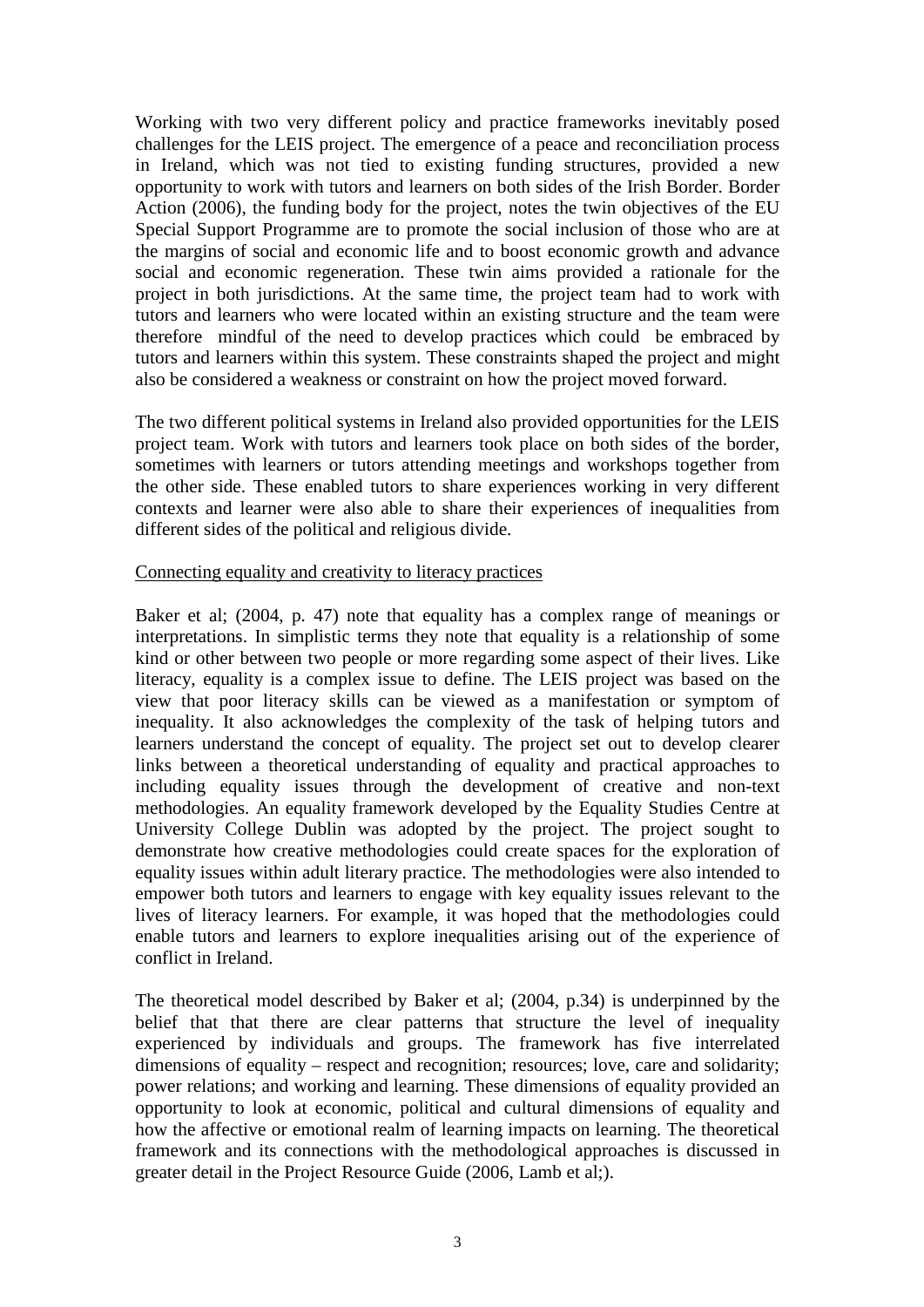Creative methodologies can enable learners to develop an understanding of equality issues through involvement in a participatory process which involves critical thinking and problem solving capacities. Fegan (2003, p.2) notes that creative learning methodologies can provide a sense of identity and purpose and can be used to promote greater equality, social justice and mutual understanding. He also notes they can transform individuals, neighbourhoods, communities and regions.

Since a key aim of the project was to provide a way of understanding equality issues, using non-text methods of learning, five creative methodologies were piloted. These were image theatre (a non-verbal technique where the human body can be shaped into images representing feelings and experiences of oppression), storytelling, drama, visual arts and gamelan (a musical instrument from South East Asia which can be used to develop skills through equality relationships). Through engagement with groups of literacy learners and tutors, the project examined how equality issues might be better understood in the lives of learners.

### Engaging tutors and learners in an intra-cultural process

A participatory approach in which tutors and learners engaged as equal partners with the development team throughout the project was embedded in the approach from the outset. Through engaging in stakeholder dialogue, the project examined equality issues seen as important to tutors and learners. The learning methodologies piloted in the project were developed alongside an equality framework described above.

In the initial phase, focus and pilot groups consisting of adult literacy learners and tutors from various community organisations, explored issues of equality and inequality in learners and tutors' lives. The focus groups looked at what motivated adults to learn about inequalities, what kind of issues they want to know about and what would be the best ways of involving adults in this kind of learning. Non-text creative methodologies (which included the use of collage, image theatre, storytelling and popular theatre) were also piloted and this provided a useful source of information on how effective tutors and learners considered these methods to be. The consultation involved three pilot groups of 19 people and four focus groups of 99 people.

A series of short courses for tutors of literacy were also organised around the themes of the project. The courses involved tutors and creative learning methodologists working together in dialogue with each other, reflecting on the various dimensions of equality through a range of activities and examining ways in which learners might be engaged in equality issues. They included an examination of links between equality, creativity and literacy using the equality framework described below. For tutors, it was important to have an understanding of how inequalities adversely impact on individual lives and to known how to use models and tools to explore equality issues with learners. Another unit of study on 'equality and literacy' of approximately three hours duration was developed and piloted on existing part-time professional undergraduate and post-graduate tutor training courses for literacy tutors.

A total number of 125 people attended the above courses organised in seven different locations. The programme included seven short continuing professional development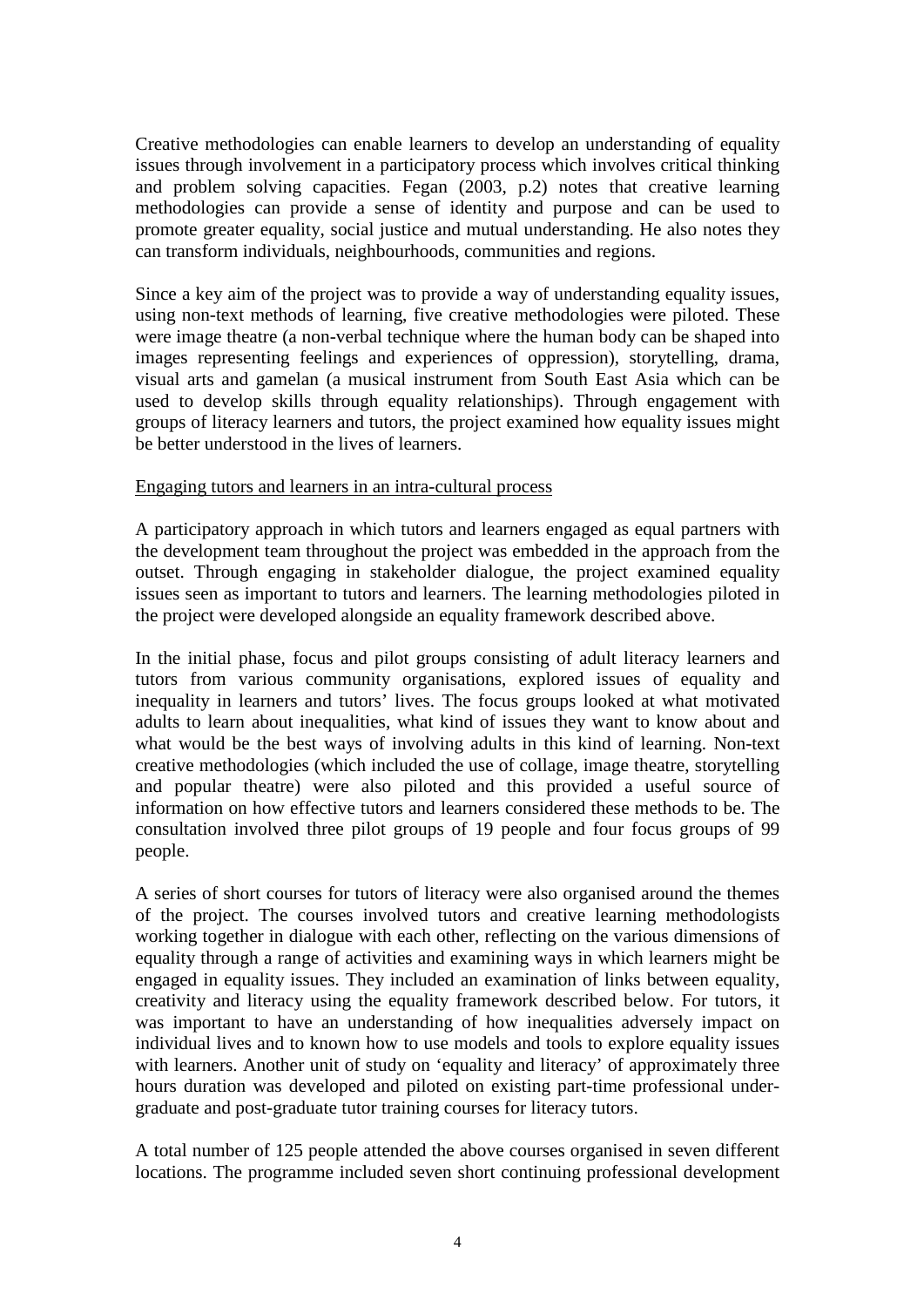courses lasting ten hours and a further five courses where training was part of an initial and ongoing professional development course for adult literacy tutors and managers. Some of the courses included community activists and literacy tutors lacking formal education and training. Most of the courses were offered as accredited courses and approximately 107 individuals submitted assignments and received accreditation.

The focus groups and seminars emphasised the need for support materials and resources for tutors and learners. A Resource Guide including a rationale and discussion of the theories and methodologies employed and practical examples of how to use them, was prepared alongside the research process (Lambe et al; 2006).

An ongoing evaluation process was also established and involved an independent evaluator and management group of eight literacy experts was established. The group provided support and advice on an ongoing basis and met every three months. The evaluator also met with groups of tutors and learners and a final report is in preparation. The evaluation process provided constructive advice, support and feedback for the project team and provided an instrumental role in achieving the project objectives.

The focus and pilot groups also asked for feedback from participants using three questions - 'what I learned, what I liked and what could be better'. Participants were given three different colour cards to record their answers to the questions and all the answers were grouped together and discussed on a large triangle on a board. The findings from this evaluation are discussed below.

## Learning from an intra-cultural research process

The methodologies used in the project were well received by those who participated in both the focus and pilots groups. The LEIS Project Resource Guide (2006) examines in great detail how the evaluation process enabled learners to become aware of and talk about equality issues affecting their lives. An example of this is Luke who through the use of sculpture was able to talk about his personal experience of a lack of respect and recognition he felt as a male with low literacy skills and the intimidation he felt from his involvement with the court system.

The responses of learners to the evaluation questions showed that many had learned new skills in communicating and felt more confident talking about the issues affecting their lives. Comments showed that adults with low levels of reading or writing literacy were able to actively participate in learning, thus contributing to the broader goals of social inclusion and citizenship in lifelong learning, discussed earlier.

Tutors who used the creative learning methodologies in their practices spoke about the fullness and meaning evident in the level of engagement of learners. As well as encouraging learners to think about equality issues affecting their lives (e.g. access to jobs, race, religion and gender inequalities), many also spoke about the methods as being inclusive, encouraging imagination, improving self-esteem, creating a bond between groups and leading to improved listening skills. Through the use of non-text methods, tutors began to see how they might open up spaces for learners to question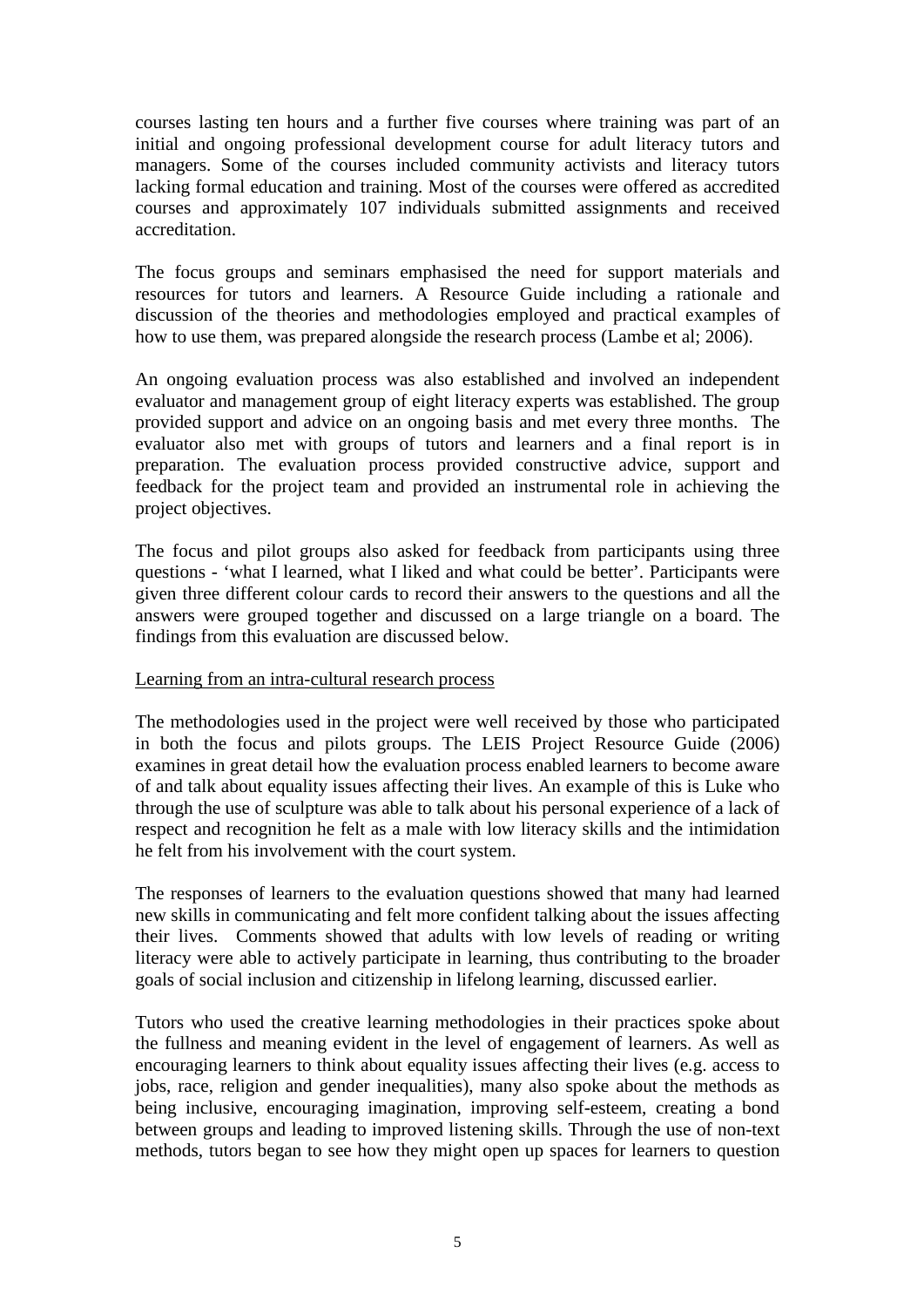previously held assumptions on a range of equality issues affecting their lives as a result of low literacy skills.

Some of the tutors were also critical of the methodologies. Some felt the activities might require a high level of preparation or be perceived as 'childish' by learners while others questioned the value of activities having so much fun. For some tutors and learners education may be perceived as a serious activity where it is not always easy to equate learning as synonymous with a high level of enjoyment. While tutors were very enthusiastic about the use of creative methods for exploring equality issues, they also indicated that ongoing advice and support might be needed to enable tutors to introduce creative methodologies into their practices. They indicated that the advice and support would help build tutors confidence in their abilities to use the methodologies. They also spoke of the need for a clear rationale to validate the learning in the eyes of managers and funding bodies**.** These comments showed that tutors that while tutors were enthusiastic about the new methodologies they were also aware of the limitations many of which were practical, but which could nevertheless be important in determining success.

The seminars provided tutors with an opportunity to generate new ideas and ways of working using creative methodologies appropriate to different situations and environments. Many of the ideas generated by tutors are included in the Resource Guide. For example, an exercise was developed to help tutors select a range of learning outcomes for course development. The Resource Guide will also serve as a useful tool for the induction of new tutors in the future.

The project helped tutors develop an understanding of how theories of equality can engage learners in a debate about literacy and it relationships with equality. By challenging a skills approach to developing literacy, the theoretical framework helped tutors understand and articulate a non-deficit perspective on adult literacy which engages learners in understanding everyday life situations including the inequalities which affect their lives. It shifted participants' perspectives on literacy from one of 'people with low literacy skills' to a perspective of 'people with unmet literacy needs.' Through the project's advocacy of the use of creative methodologies, participants' understanding of notions of literacy were widened to include visual literacy, oral literacy and situated learning within creative processes (storytelling, drama/theatre, music and visual arts).

The equality framework was used as a tool to initiate discussion about inequalities. In the discussions that followed tutors raised a number of equality issues arising from their practices. Some examples of these were structural and institutional inequalities that create barriers to using creative approaches, the difficulties in working within rigid curricula and the privilege of learning through text-based work. The project also explored the potential to examine and discuss power relationships through the use of non-text methodologies within adult literacy education. Issues such as health, housing, welfare, discrimination, family and issues arising from low levels of literacy were all raised. The methods used in the project started with what people already knew. Each activity involved drawing on the resources and knowledge within the group and giving recognition to the issue raised through creative activity.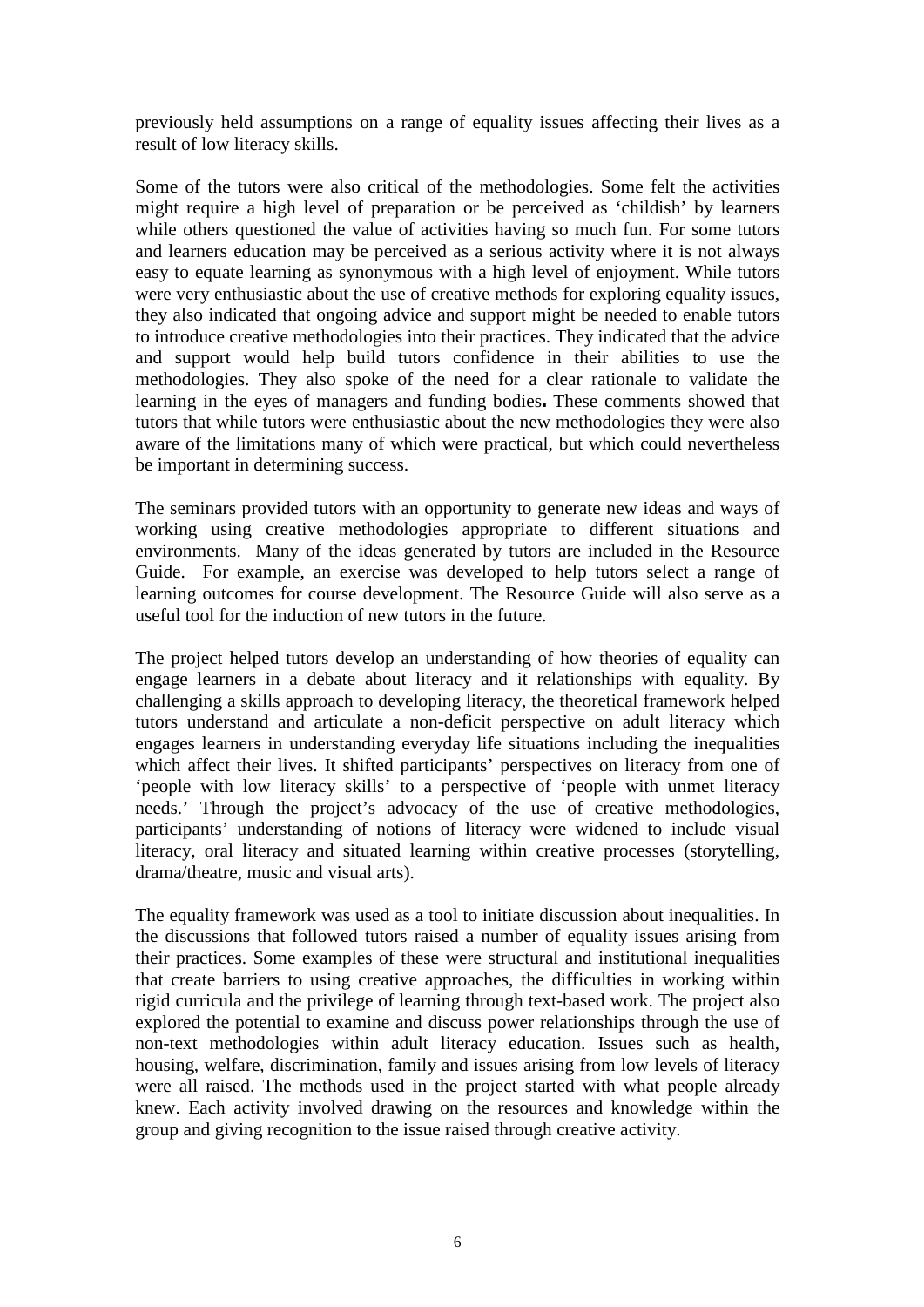The LEIS project has shown how working with partners from different sectors can help integrate knowledge and ideas to improve practices. In this case, a teamwork approach enabled knowledge about inequalities in society to be translated into literacy practices, thus ultimately changing the ways literacy learners think about inequalities in their lives. It also provided new opportunities to involve tutors and learners together in researching their own needs and in so doing influencing the development of practices.

#### **Conclusion**

By focusing on equality and creativity, the LEIS project has shown how theories of equality and non-text creative methodologies can be used to develop new skills and understanding for adult literacy learners. The LEIS project empowered adult learners to critically examine some of the many issues affecting their lives. While finding ways of addressing these inequalities has no easy answers, this should not be a reason for denying learners the opportunity to examine and discuss these issues within literacy programmes and practices. Shor (1999,p.1) argues: '*This kind of literacy … connects the political and the personal, the public and the private, the global and the local, the economic and the pedagogical…'*

The challenge for the future will be to find ways to align lifelong learning and literacy policies and practices to the broader goals of equity and social justice.

#### **[www.leis.ac.uk](http://www.leis.ac.uk)**

**References**

Baker, J., Lynch, K., & Cantillon, S. (2004). *Equality from Theory to Action.* Dublin: Palgrave Macmillan. Border Action (2006) *Consortium with responsibility for the implementation of the Peace & Reconciliation Projects in Ireland.* <http://www.adm-cpa.com/aboutus.php> Crowther, J., Hamilton M., & Tett, L. (2001) *Powerful Literacies.* Leicester: National Institute for Adult and Continuing Education ( NIACE). Department for Employment and Learning (2002) *Essential Skills for Living: Equipped for the Future: Building for Tomorrow*. *A Framework and Consultation Paper on Adult Literacy.* Belfast: DEL. <http://www.delni.gov.uk/index/publications/pubs-further-education/essential-skills-action-plan.htm> Department of Education and Science (2000) *Learning for Life: White Paper of Adult Education*. Pn. 8840 Dublin: DES. [http://www.education.ie/servlet/blobservlet/fe\\_adulted\\_wp.pdf](http://www.education.ie/servlet/blobservlet/fe_adulted_wp.pdf) Fegan, T. (2003) *Learning and Community Arts.* Leicester: NIACE. Lamb, T., Mark, R., Murphy, P & Soroke, B. (eds.) (2006) *Literacy, Equality & Creativity. Resource Guide for Adult Educators*. Belfast: Queen's University Belfast**.** [www.leis.ac.uk](http://www.leis.ac.uk) McGill, P., & Morgan, M. (2001) *Irelands learning Poor: Adult Educational Disadvantage and Cross-Border Co-operation.* 

<http://www.crossborder.ie/research/learningpoorhome.php> **Shor, I. (1999) 'What is Critical Literacy?' J***ournal for Pedagogy, Pluralism and Practice, 1 (4)***. <http://www.lesley.edu/journals/jppp/4/shor.html>**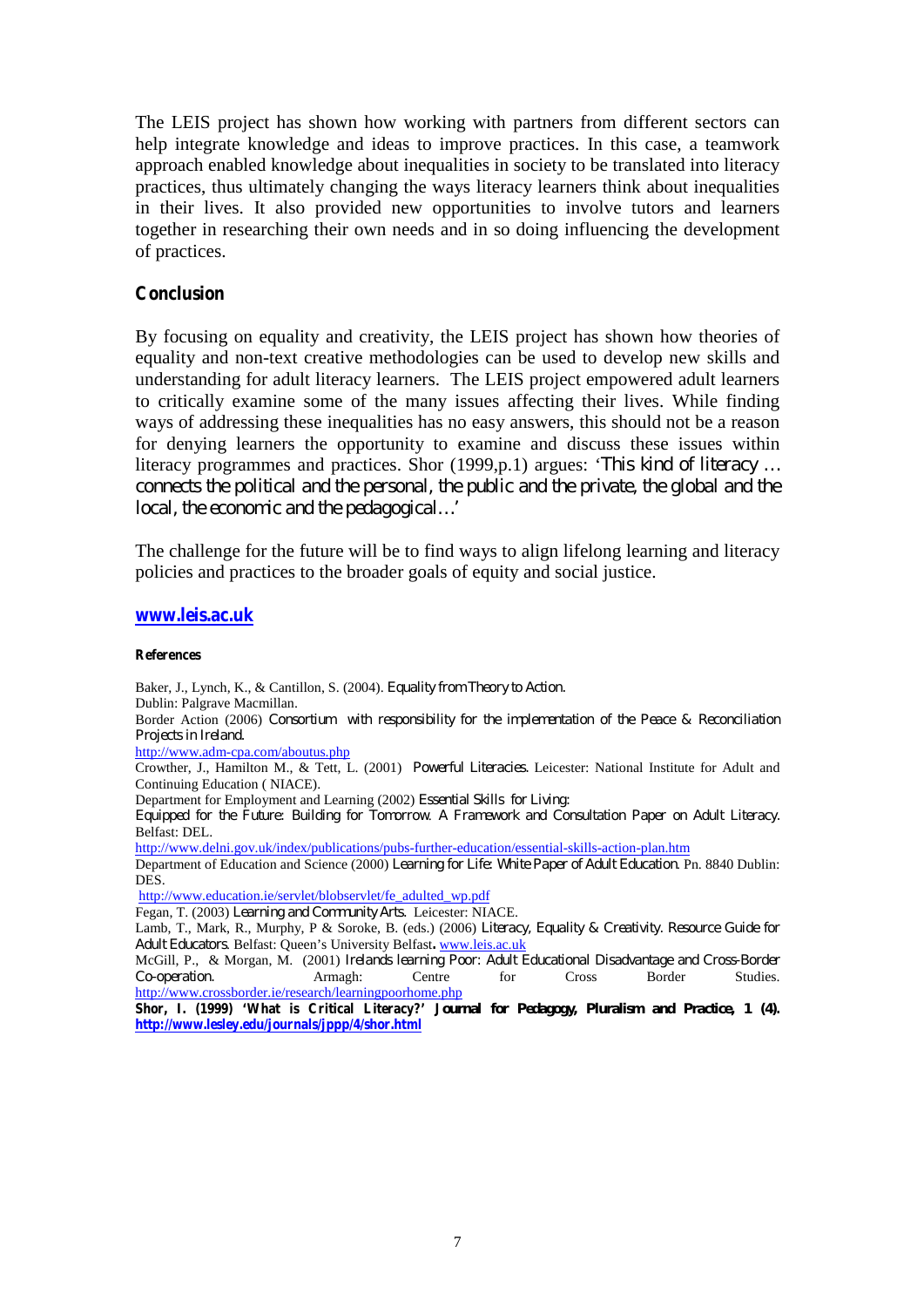# **2/ Eduquer avec l'art**

*Carmela Lo Giudice Unione Nazionale Lotta contro l'analfabetismo (UNLA)*

« Eduquer avec l'art » est une des finalités de l'Université de Castel Sant'Angelo (UCSA), un des organes de l'UNLA, qui dispose elle-même de 35 centres à travers l'ensemble de l'Italie.

Pour l'UNLA dont la mission est de diffuser la culture et de lutter contre l'ignorance et la marginalisation, l'approche artistique acquiert une signification multiple. Cela signifie :

- Ø offrir à tous les citoyens de nouveaux horizons culturels et spirituels ;
- Ø offrir aux jeunes de nouvelles clés de lecture de la société et de la réalité ;
- Ø permettre de confronter, de dialoguer, d'échanger, de s'enrichir culturellement et par conséquent de cohabiter dans la diversité artistique, culturelle, ethnique, économique et générationnelle.

Pour nous, éduquer avec l'art, n'est pas une idée nouvelle. C'est le critique d'art anglais Herbert Read qui, dans les années 70, a transformé le concept « éduquer par l'art » en celui, très révolutionnaire pour l'époque, « d'éduquer avec l'art ». Cette idée nous a fascinés et nous a poussés à nous lancer dans un premier projet : transformer le curriculum de formation d'une école moyenne (secondaire inférieur) en un projet d'art. Durant une année, tous les membres de cette école (les professeurs, les étudiants, le personnel, les parents) sont devenus une communauté d'artistes ayant pour objectif de réaliser ensemble un spectacle. Et chacun y a contribué.

C'est de cette expérience initiale que les réflexions de l'UNLA UCSA sur les résultats et sur les méthodes de cette approche d'éducation avec l'art sont nées.

Le but général de l'éducation est de promouvoir, de développer ce qu'il y a d'individuel dans chaque être humain, en harmonisant en même temps l'individualité, ainsi énucléée, avec l'unité organique du groupe social auquel l'individu (enfant ou adulte) appartient. A ce titre, l'éducation esthétique joue un rôle fondamental car elle facilite le processus d'individualisation avec l'unité sociale, en exaltant le concept de liberté.

Nous voulions montrer que nous pouvions, à travers l'art, développer les qualités positives de l'individu et réduire ses contraires.

A partir de cette expérience, nous avons aussi compris l'importance de ne pas établir des territoires séparés entre l'art et la science puisque l'art est la représentation du réel tandis que la science en est l'explication.

C'est dans ce contexte que nous avons mis sur pied le « Festival international de l'art et des écoles », auquel des écoles secondaires de toute l'Europe ont participé à travers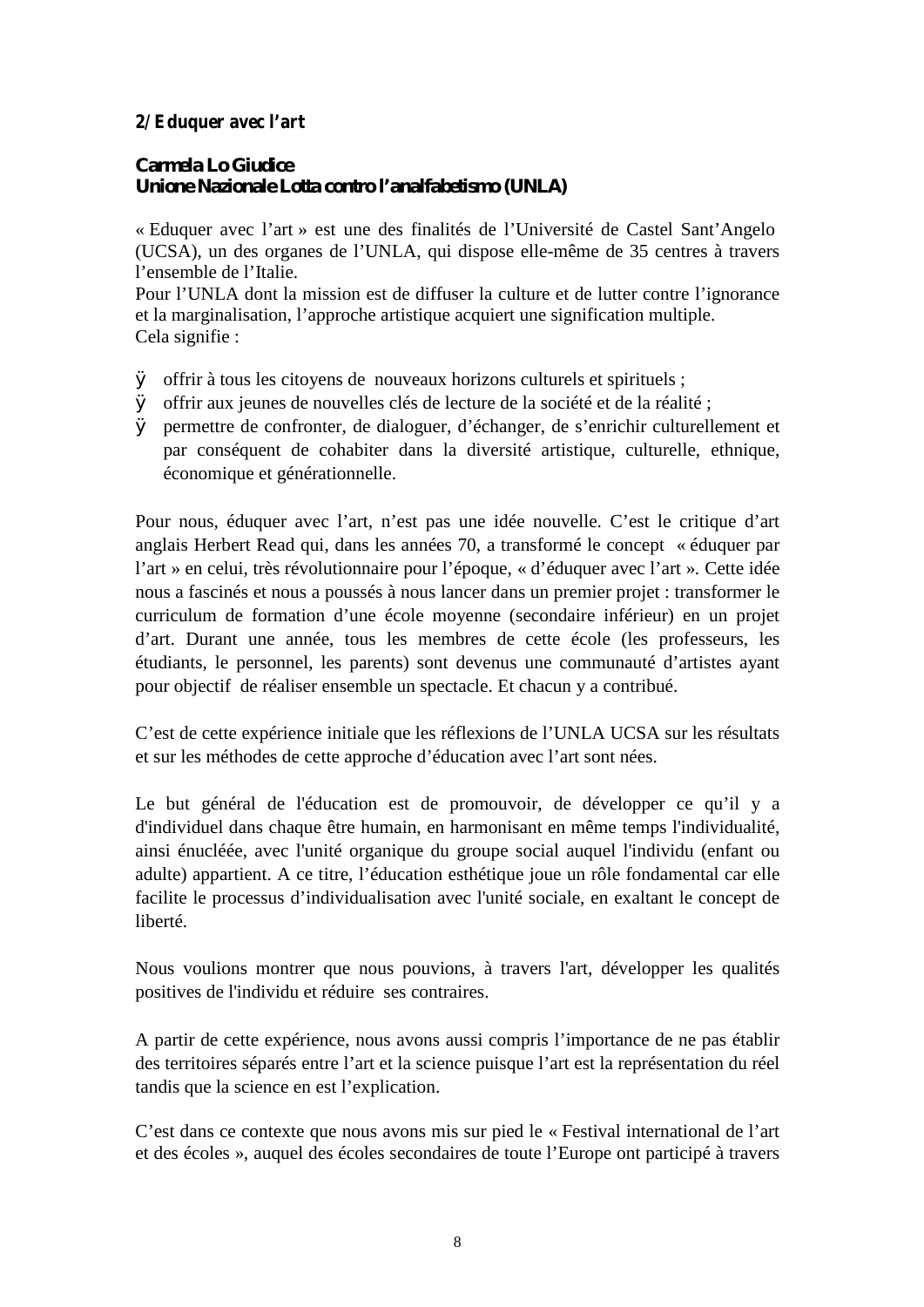des activités telles que la musique, la danse, l'art figuratif, le cinéma, la littérature, etc.

Nous avons également créé le « Festival de l'art et de la nature » qui s'est concrétisé par une exposition nationale associant différentes expressions artistiques sur le thème de l'environnement (des enfants, étudiants et adultes).

Nous avons enfin mis sur pied le « Café Rock à l'école », un centre culturel multimédia géré à la fois par des étudiants et des adultes artistes. En partant de la musique rock et des multimédias, le projet visait à voyager dans le temps pour découvrir le monde de la musique, de la littérature, du cinéma, des arts figuratifs, etc. De U2 à Monteverdi, de Bukowsky à Dante, d'Andy Warhol à Giotto. Pour toucher les jeunes en décrochage scolaire et les adultes en rupture avec le système éducatif, nous avons utilisé le langage commun, celui de la rue, celui du rock global où chacun, même les migrants, pouvait se retrouver comme sujet. A travers cette expérience, beaucoup de jeunes et d'adultes sont retournés à l'école, se sont réappropriés le droit à l'étude et ont pu ainsi améliorer leur situation professionnelle. Nous nous sommes inspirés des activités que nous avions organisées auparavant dans les écoles formelles pour introduire le programme de formation de l'UNLA UCSA et j'ai organisé des cours d'art figuratifs, de cinéma, de théâtre, etc. en tant que directrice du département des arts visuels, musicaux et du spectacle de l'UCSA.

## Arts figuratifs

En collaboration avec la Galerie Borghese et le théâtre de l'opéra de Rome, nous avons organisé des concerts dans les musées romains (Projet grandir avec l'art et la musique). A l'intérieur de la Galerie Borghese, nous avons mis sur pied une expérience pour permettre aux jeunes de se rapprocher des œuvres d'art et de ses auteurs. D'autres expériences sont nées sur les thèmes « les métamorphoses d'Ovide », « l'art et les contes de fée », « Bernini, l'artiste du rêve », Le projet « La couleur dans l'art contemporain » permet de découvrir l'expressivité des couleurs et de la forme dans l'art contemporain, en rapport avec l'art du passé. D'autres expériences ont également été lancées sur les thèmes de la mosaïque, des anciennes techniques de l'art du verre, de la gravure, de la peinture de fresques, etc. Des programmes et des projets personnalisés sont aussi prévus et construits à partir des exigences artistiques de nos étudiants.

## Musique

Nous avons mis sur pied des cours pour développer l'écoute et des cours d'histoire de la musique classique, moderne et contemporaine. Nous avons aussi des cours d'instruments (piano, violon, guitare) qui sont donnés à de petits groupes (pas plus de deux étudiants à la fois). Les enseignants proviennent du Conservatoire de Santa Cecilia de Rome.

## Théâtre

Nous avons mis sur pied des stages de lecture, d'art dramatique, des séminaires et des expériences de théâtre pour les enseignants et les étudiants. Nous avons réalisé des spectacles pour des personnes inscrites à l'UCSA, ainsi que des étudiants des écoles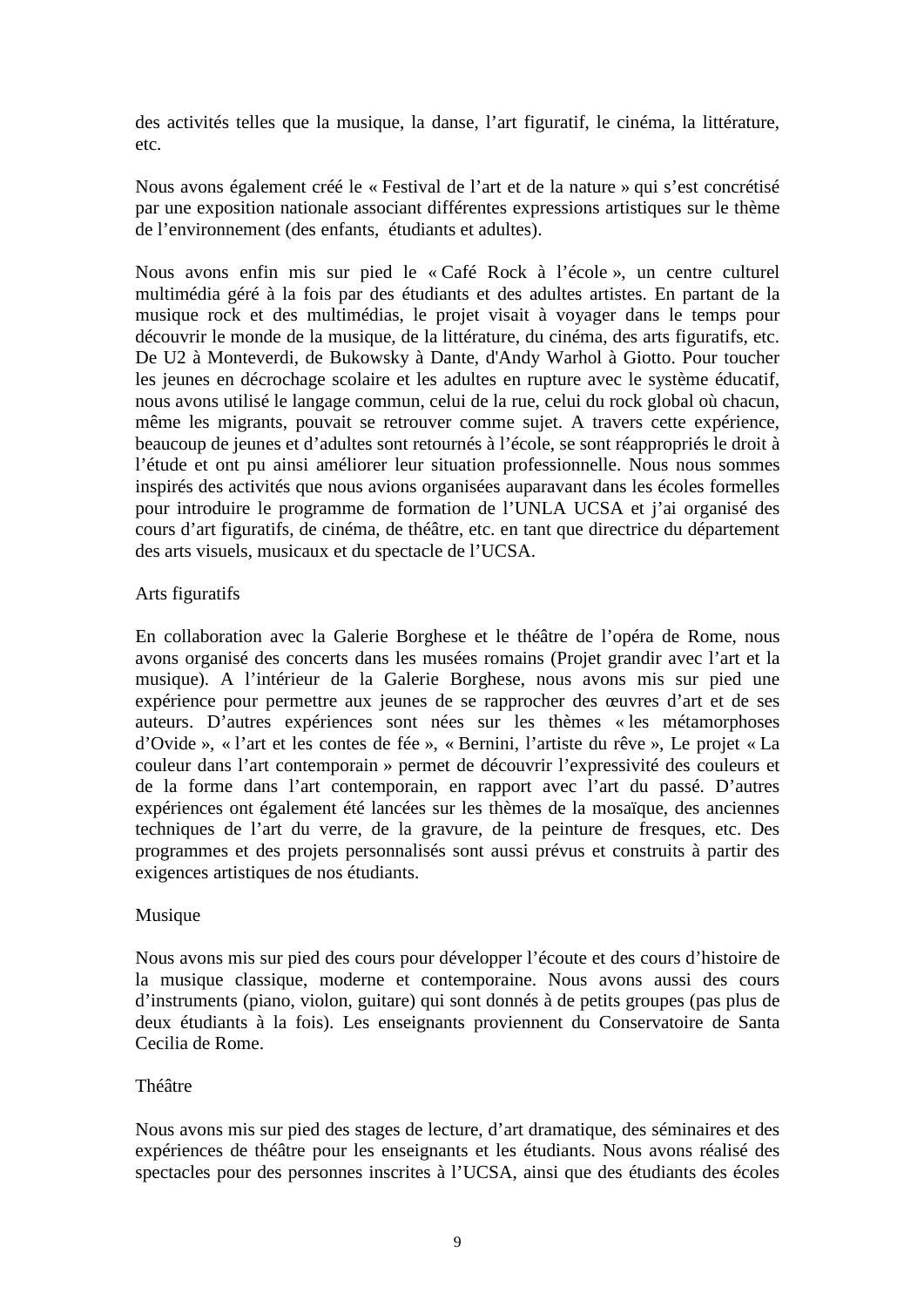secondaires de la commune de Rome dont un grand nombre d'entre eux ont participé au projet.

# Cinéma et télévision

Nous avons réalisé des cours d'histoire du cinéma. Nous avons présenté les grands classiques du cinéma avec la participation de réalisateurs et de critiques de cinéma. Nous avons aussi mis sur pied des cours de mise en scène et de techniques télévisées, des cours de lecture et d'interprétation des langages cinématographiques et télévisés, des cours de cinéma et d'histoire du cinéma, ainsi que de télévision et de nouvelles technologies.

Les projets réalisés :

Projet « Son et voix du monde »

Alors que le pays est confronté aux problèmes de la multi-culturalité et de l'accueil des personnes d'origine étrangère, non reconnues comme des citoyen(ne)s, l'UCSA se sent particulièrement impliquée dans ce projet car il est important, selon elle, de répondre aux besoins urgents de ces personnes et de ne pas sous-estimer le potentiel artistique dont chaque membre de ces communautés est porteur. L'UCSA a mis sur pied en 2005 des programmes de formation qui, en partant des racines culturelles de divers peuples, a permis d'arriver à des expériences artistiques communes associant des citoyens italiens, jeunes et adultes. Une attention particulière sera portée en 2006 aux activités musicales et théâtrales qui permettront aux écoles de la commune de Rome et de l'Université de Castel Sant'Angelo de travailler ensemble.

Le projet s'articulera autour de 4 axes :

a) expériences musicales : jazz, musique contemporaine, ethnique et expérimentale b) expériences théâtrales : technique de lecture théâtrale et commentaire de textes littéraires avec une attention particulière donnée aux pays en développement, art dramatique, danse comme moyen expressif et de communication.

c) expériences cinématographiques et de TV, technique de reproduction, projection, production vidéo, graphisme.

d) expériences en art figuratif et plastique :dessin, peinture, gravure, sculpture, etc.

Projet « Genius Loci le Chant des fontaines à la lune »

Construire un spectacle autour de l'environnement sur le territoire et la région du Latium est, certes, un projet inhabituel et ambitieux. Mais nous sommes convaincus que l'art et les spectacles artistiques sont un médium privilégié par lequel passent tous les messages ( culturels, politiques, éthiques et scientifiques). Nous utiliserons tous les langages de l'art y compris les nouvelles technologies pour donner voix à un territoire, à un paysage, à un environnement qui est sûrement l'un des sites culturels les plus riches du monde.

Nous partirons des cultures autochtones (avant la fondation de Rome jusqu'à le seconde guerre mondiale) pour raconter les mutations de ce paysage, immortalisé par des artistes venus du monde entier. Nous utiliserons différents langages artistiques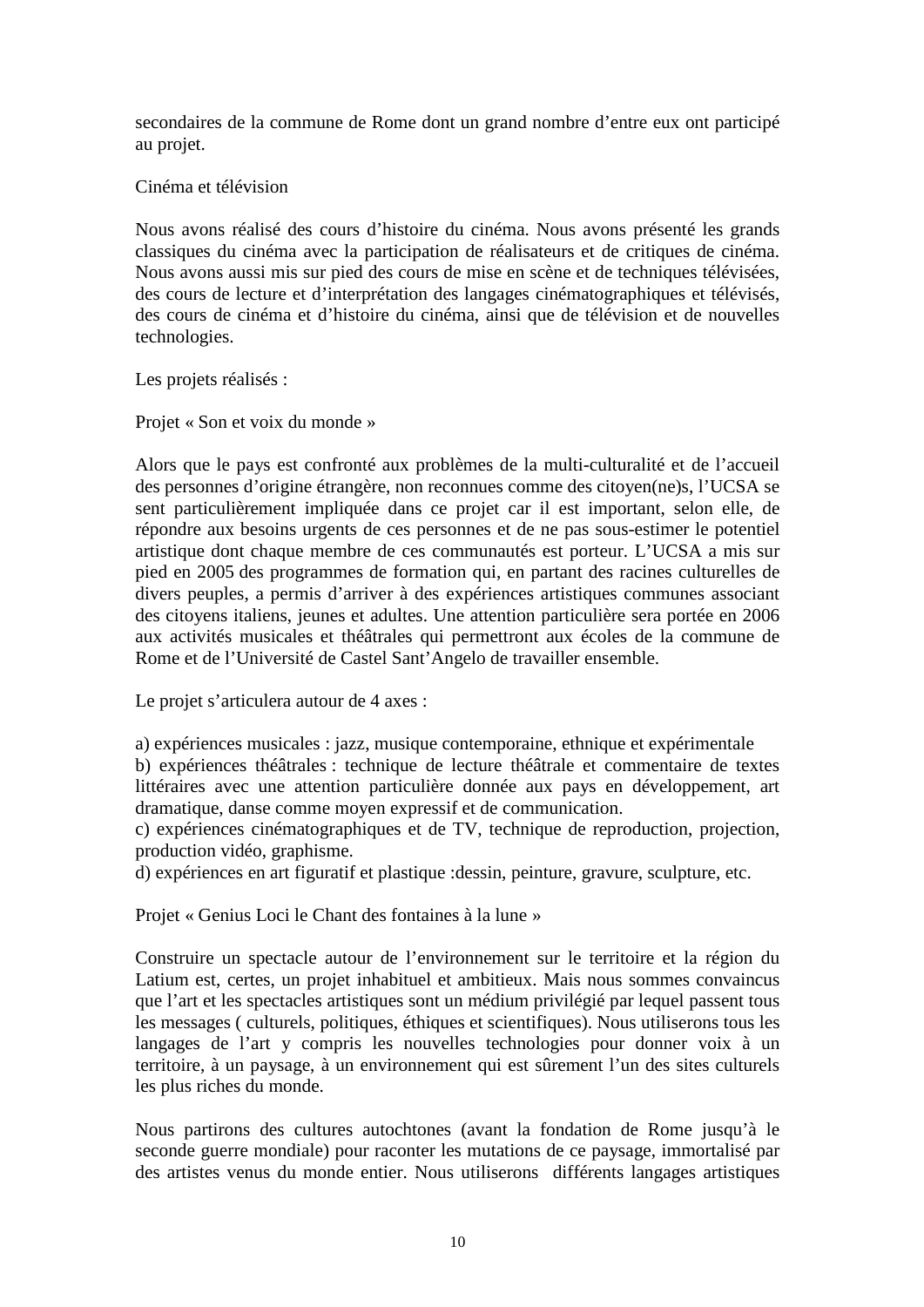(poésie, art dramatique, roman historique, cinéma, vidéo, danse, etc.) pour permettre ainsi aux gens de se réapproprier l'histoire.

Beaucoup de personnalités du monde culturel et des spectacles participeront au projet car nous voulons que cette expérience soit d'un très haut niveau professionnel.

Les objectifs du projet sont :

a) approfondir la connaissance historique, littéraire, artistique, archéologique de tout le territoire de la région du Latium en mettant en valeur l'aspect esthétique sans le séparer de ses composantes touristiques et économiques ;

b) permettre aux jeunes d'avoir une expertise dans cette matière ;

c) mettre en évidence les dégradations causées à l'environnement et demander réparation immédiate pour les dommages causés.

Avec un tel projet, il aurait sans doute été facile de tomber dans la rhétorique, mais l'utilisation de la vidéo, des documentaires, d'anciens et de nouveaux films, de la danse et de la poésie, a permis de rendre le spectacle plus léger.

La représentation théâtrale commencera au courant du mois de septembre ou d' octobre 2006 dans différents sites artistiques ou archéologiques de la région ( Rome, Tivoli, Genzano, Viterbo, Sabaudia, Rieti).

Ces représentations seront précédées d'une courte phase de formation et d'information sur les arts du spectacle (musique, théâtre, cinéma, danse).

Projet « les jours de la mémoire » (histoire et tradition du Latium racontée par des artistes contemporains) - Spectacle multimédia « L'odeur des choses »

L'histoire de l'Italie (de la Renaissance à la Constitution) n'est connue par la population que dans ses grandes lignes. Cette pièce théâtrale tirée d'un roman de Rita Bonetti (historienne à l'Université La Sapienza) aborde le thème de la Renaissance « par le bas », c'est-à-dire à travers l'histoire des petites gens qui subissent les événements de l'histoire sans toujours en percevoir la portée, mais qui en sont en même temps les protagonistes (à travers leurs propres histoires) et qui sont donc emblématiques de toutes les mutations vécues par la société à laquelle ils appartiennent.

Les objectifs du spectacle sont :

a) approfondir la connaissance anthropologique, culturelle, environnementale du Latium auprès des étudiants des écoles secondaires et des universités locales et ainsi leur permettre de prendre conscience de leurs racines et des mutations (politiques, sociales et économiques) intervenues durant les 19 et 20 siècles ;

b) faire un pont entre modernité et histoire à travers la valorisation des traditions populaires, des sites archéologiques, des lieux touristiques, bref profiter de toutes les occasions qui permettront de se réapproprier le passé pour mieux se projeter dans l'avenir.

Ce spectacle s'appuie sur une large série de disciplines : films, musique, danse, poésie, etc. et sera précédé par une phase de formation dans certaines d'entre-elles :